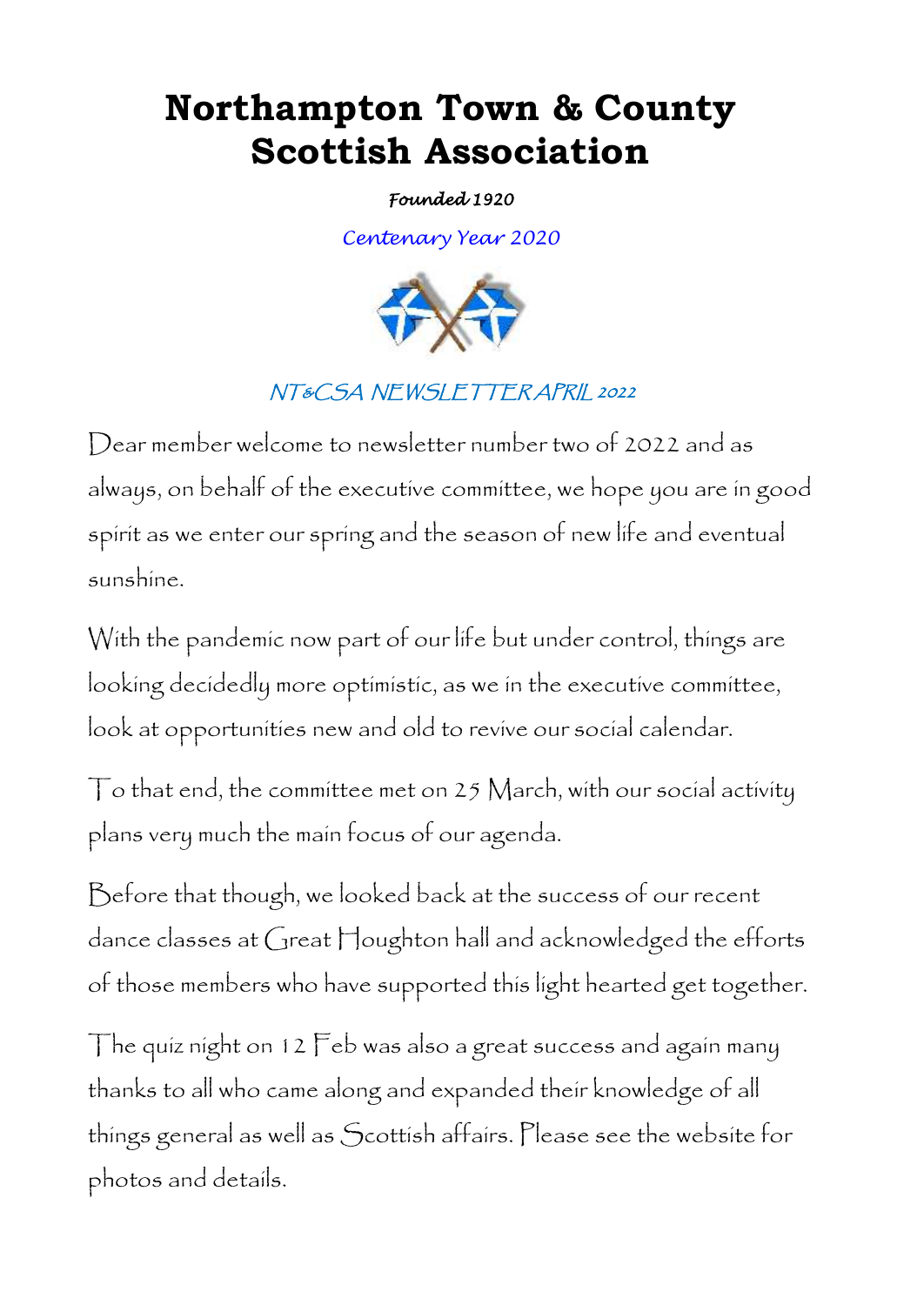Returning to future social events, the committee discussed and agreed the continuation of our dance sessions, further dates to be confirmed separately, as well as a repeat quiz "afternoon" event later in the year, also "to be confirmed"

Some members have suggested we expand our social programme to lunchtime events and where it"s possible to do so, this will certainly be considered.

Leading nicely then on to the resumption of our traditional strawberry tea, much missed due to covid. Margaret Jones offered her garden as a venue and with the assistance of our events support group; we hope to announce very soon, a date for this event. We are counting on your support.

Further consideration was given to

A tour of Lamport Hall and gardens which may be attractive to some of our members, we"d appreciate your thoughts?

A weekend trip to Edinburgh to take in the tattoo will also be looked at in terms of cost and logistics. This is a long term 2023 consideration.

Remember our annual bowling match at Abington Park? Perhaps it"s time also, to consider this previously well supported event.

Can you assist? Please let us know.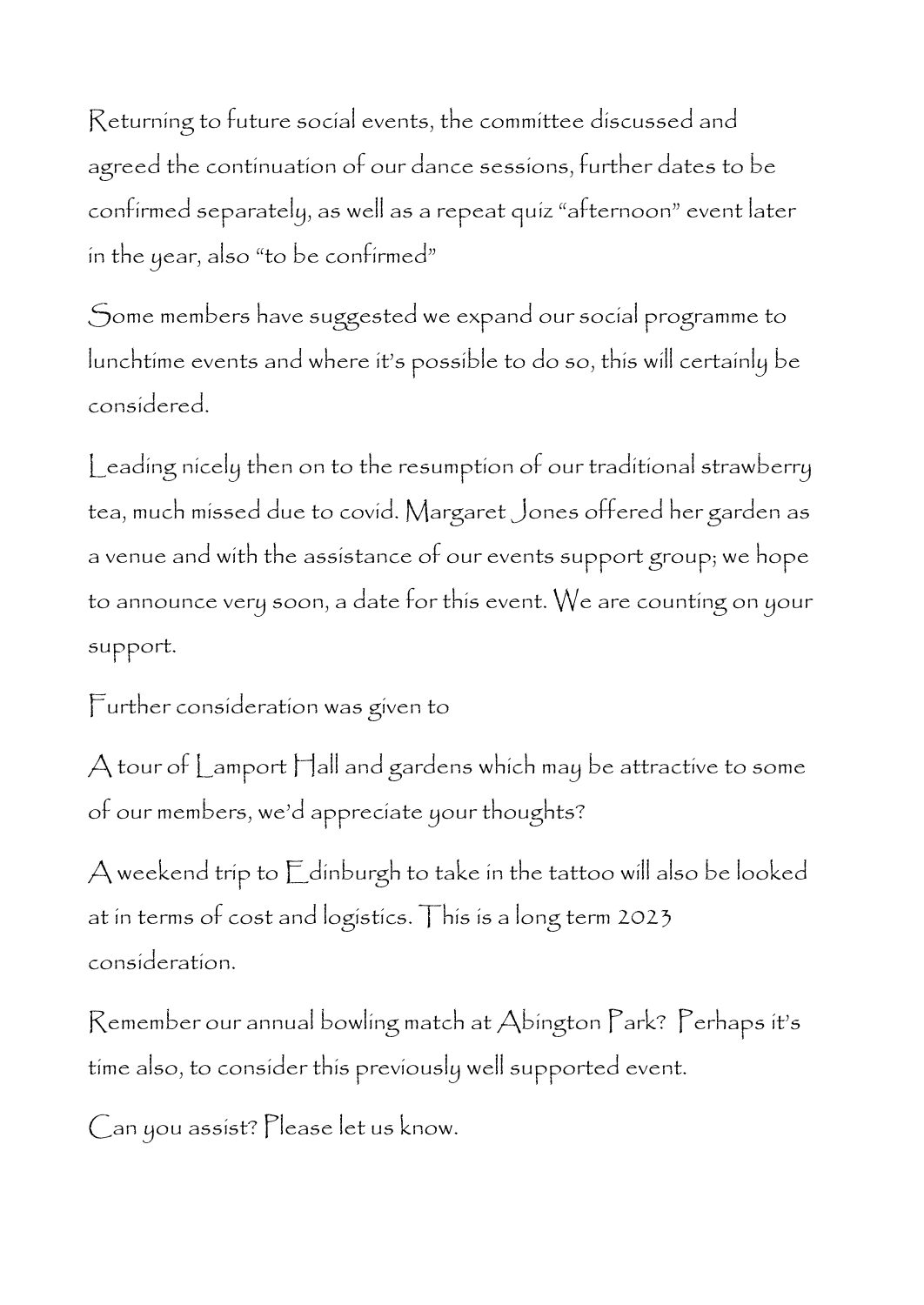We may also look to re-introduce our summer barbecue together with ceilidh dancing and Scottish music to spice things up a wee bit!

Film evenings/afternoons, and/or talks by experienced speakers are other areas of interest and will attract our attention in the coming weeks.

As with all events which require planning and resource, feedback from our members is not only welcome but vital to providing us with the enthusiasm to move forward on any of these conceptual ideas and therefore we ask that you please drop a line on our email address with your comments, preferences or suggestions. Equally, a quick call to any member of the committee would always be appreciated.

Rules and constitution: the executive committee would like to thank Sandra and Alex berry for printing and then providing the association with the very latest handbook now available on request via email.

A further acknowledgement is on the way to both.

Association accounts: it is not our intention to hold an  $AGM$  this year, given that the previous, delayed, AGM was in November 2021 and there was no association activity between Nov "21 and end of year Feb "22.